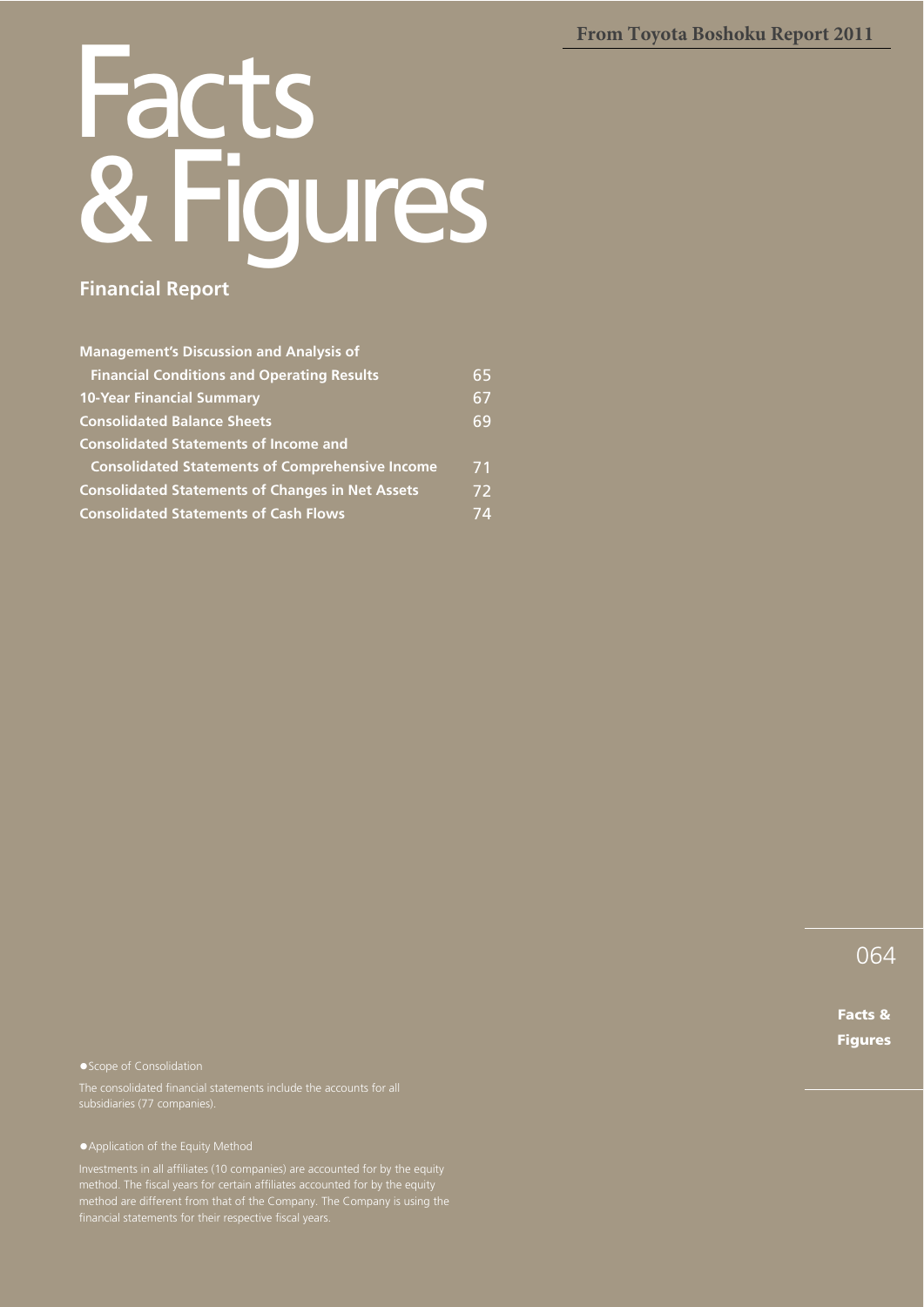#### **Overview of fiscal year**

In the automobile industry during the fiscal year under review (year ended March 31, 2011), the volume of vehicle exports increased over the previous fiscal year, reflecting growth of emerging nation markets and economic recoveries in various countries. The outlook in Japan remained uncertain, however, due to lower unit sales resulting from the termination of a subsidy programme for ecocars along with the impact of the Great East Japan Earthquake.

 Under these circumstances, the Toyota Boshoku group posted a 29,997 million yen (3.1%) increase in consolidated net sales to 983,727 million yen on the back of increased production in all regions except Japan. The group recorded net income of 11,466 million yen, an increase of 4,584 million yen (66.6%) from the previous fiscal year.

#### **Operating income**

Despite such income-reducing factors as product price fluctuations and a rise in miscellaneous expenses, operating income jumped 11,713 million yen (46.6%) to 36,856 million yen as a result of increases in sales and production in every region other than Japan and the rationalisation of operations through group-wide efforts to reform the profit structure.

# **Non-operating income (expenses) and ordinary income**

Non-operating income increased 2,205 million yen (37.4%) from the previous fiscal year to 8,107 million yen due to such factors as an increase in equity in net earnings of affiliates.

 Non-operating expenses increased 1,959 million yen (28.1%) to 8,937 million yen due to the effects of foreign exchange rates. As a result, ordinary income rose 11,960 million yen (49.7%) to 36,027 million yen.

### **Extraordinary income or loss and income taxes**

An extraordinary loss of 2,412 million yen was recorded due to losses resulting from the impact of the Great East Japan Earthquake.

Income taxes increased 4,956 million yen (57.3%) to 13,605 million yen. The ratio of income before income taxes and minority interest increased from 37.6% in the previous fiscal year to 40.5%.

## **Minority interest in net income of subsidiaries**

Minority interest in net income of subsidiaries increased 1,097 million yen (14.7%) to 8,542 million yen due mainly to a rise in profits at consolidated subsidiaries in Asia & Oceania.

#### **Net income**

Net income increased 4,584 million yen (66.6%) to 11,466 million yen. Net income per share was 61.82 yen.



2007 2008 2009 2010 2011 (Billions of yen) Net assets (Years ended March 31) 197.7 226.8 189.0 196.5 196.9  $\Omega$ 50 100 150 200 250

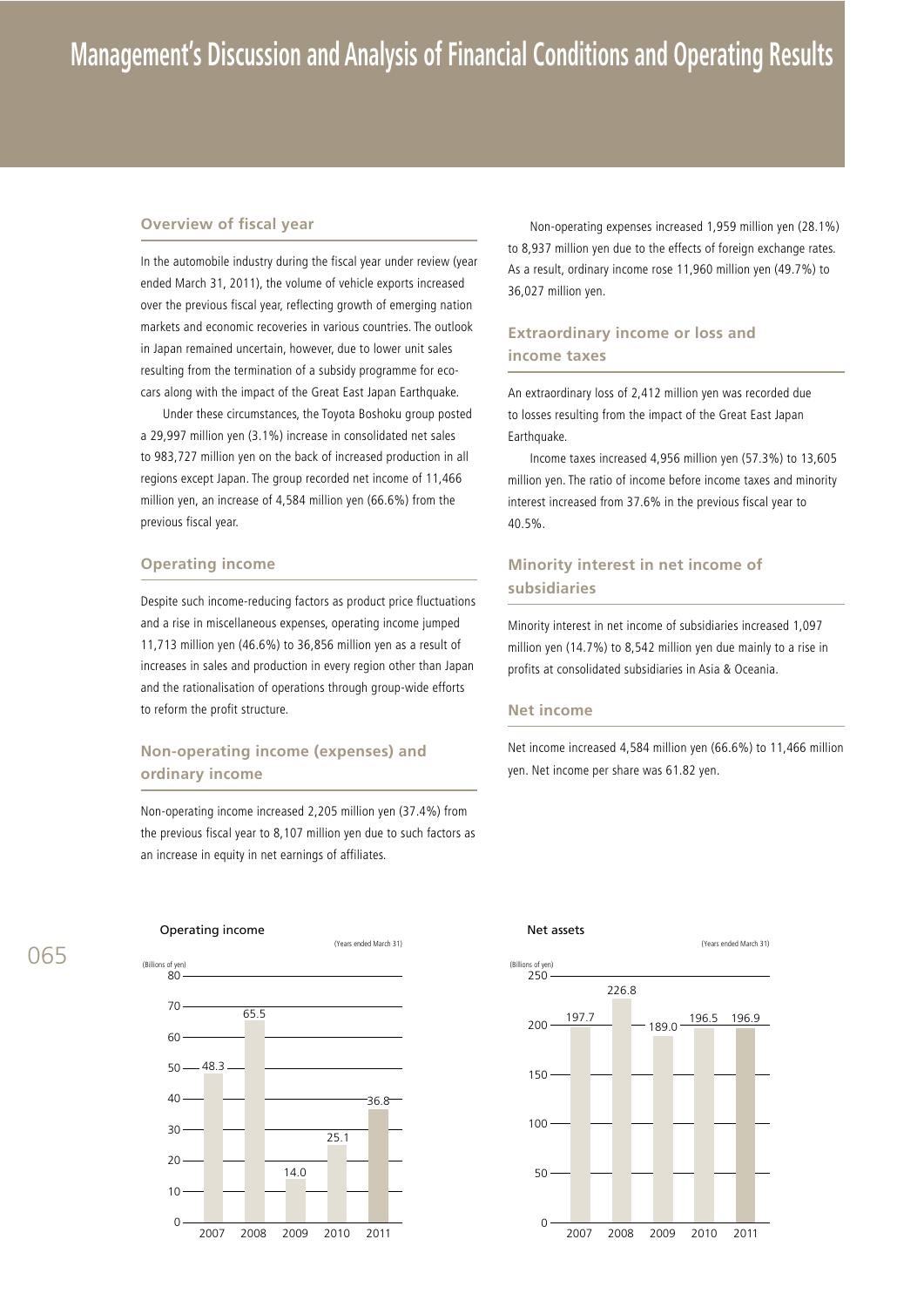#### **Assets, liabilities and net assets**

Despite an increase in cash and deposits, total assets at fiscal year-end decreased 42,014 million yen to 504,472 million yen from the previous fiscal year-end due to a decrease in notes and accounts receivable―trade.

 Total liabilities decreased 42,462 million yen from the end of the previous fiscal year to 307,479 million yen due to a decline in notes and accounts payable―trade.

 Total net assets increased 447 million yen from the end of the previous fiscal year to 196,992 million yen due mainly to an increase in net income.

#### **Cash flows**

Cash and cash equivalents at end of year increased 826 million yen (0.7%) from the previous fiscal year-end to 113,950 million yen.

 Net cash provided by operating activities amounted to 60,630 million yen. Despite such cash-decreasing factors as a decrease of 35,131 million yen in notes and accounts payable―trade, income taxes paid amounting to 15,117 million yen and an increase of 1,793 million yen in inventories, the increase in cash resulted from income before income taxes of 33,615 million yen, depreciation and amortisation of 32,342 million yen and a decrease of 31,018 million yen in trade notes and accounts receivable.

 Net cash used in investing activities was 40,462 million yen. This resulted mainly from purchase of property, plant and equipment totalling 37,331 million yen.

 Net cash used in financing activities was 15,345 million yen. This was due to cash-reducing factors such as a net decrease in short-term loans payable of 5,384 million yen, cash dividends paid to minority shareholders amounting to 8,453 million yen and cash dividends paid of 2,969 million yen.

#### **Capital expenditures**

During the fiscal year under review, total capital expenditures amounted to 41,229 million yen, in which these investments were focused on measures for new products and rationalising and upgrading manufacturing facilities.

 Capital expenditures in Japan amounted to 23,266 million yen and were for measures for new products, rationalising and upgrading manufacturing facilities, and constructing the No. 2 building of the Sanage Development Centre.

 Capital expenditures in North, Central & South America totalled 3,401 million yen and were for measures for new products and for rationalising and upgrading manufacturing facilities.

 Capital expenditures in Asia & Oceania amounted to 10,314 million yen and were for measures for new products and rationalising and upgrading manufacturing facilities.

 Capital expenditures in Europe & Africa were 4,247 million yen and were for production preparations at Toyota Boshoku Somain S.A.S. and TBAI Poland Sp.z o.o.

(Years ended March 31)



Cash and cash equivalents at end of year

#### (Billions of yen) Capital expenditures / Depreciation and amortisation Depreciation and amortisation



# 066

Facts & **Figures**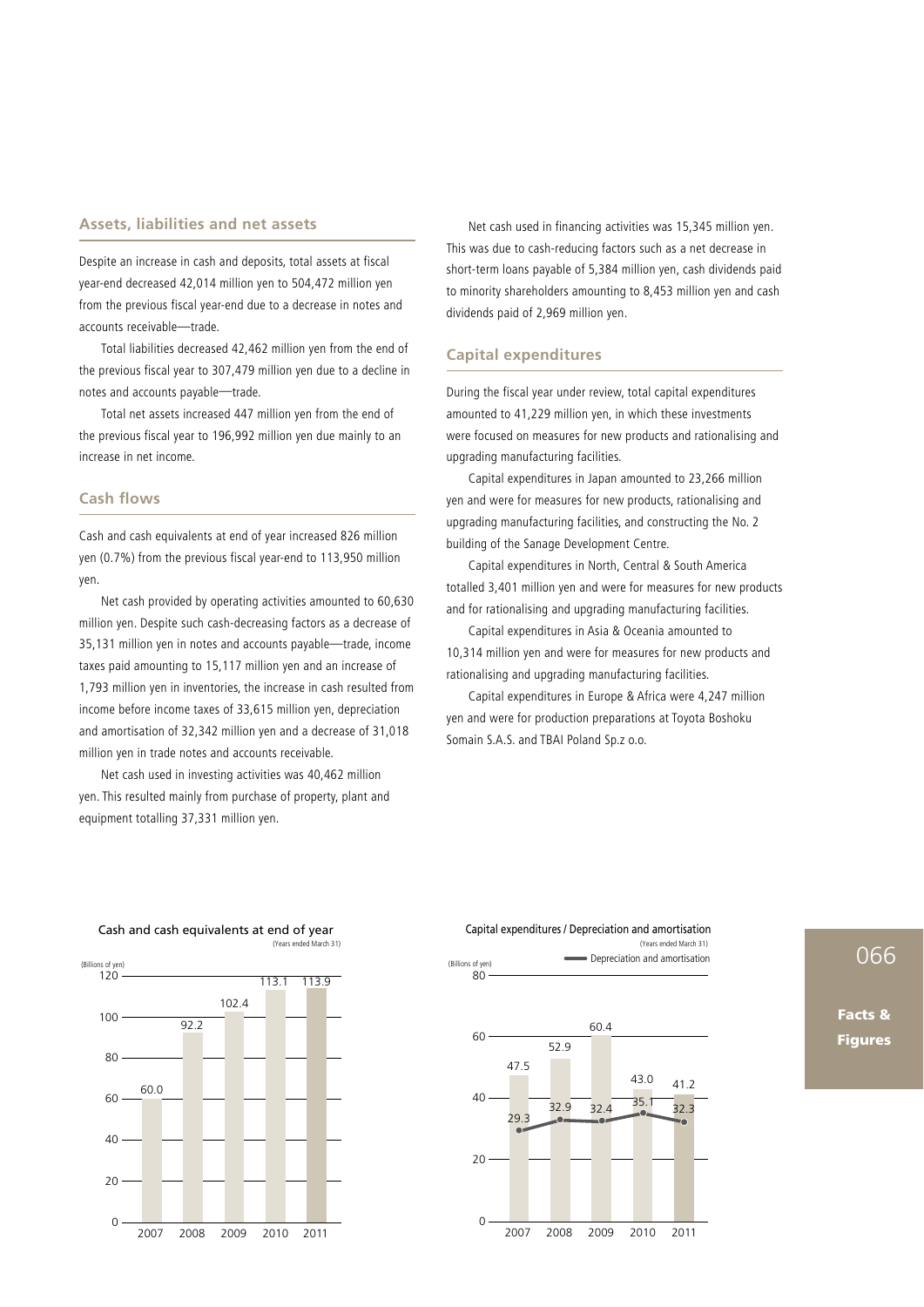|                                                                            | Millions of yen |                       |                                 |              |  |  |
|----------------------------------------------------------------------------|-----------------|-----------------------|---------------------------------|--------------|--|--|
|                                                                            | 2011            | 2010                  | 2009<br>(Note 1)                | 2008         |  |  |
| Net sales                                                                  | ¥ 983,727       | 953,729               | ¥ 979,775                       | ¥1,233,789   |  |  |
| Operating income                                                           | 36,856          | 25,143                | 14,054                          | 65,596       |  |  |
| Ordinary income                                                            | 36,027          | 24,067                | 13,292                          | 65,696       |  |  |
| Net income (loss)                                                          | 11,466          | 6,882                 | (5,064)                         | 40,720       |  |  |
| Total net assets                                                           | 196,992         | 196,545               | 189,038                         | 226,880      |  |  |
| Capital stock                                                              | 8,400           | 8,400                 | 8,400                           | 8,400        |  |  |
| Total assets                                                               | 504,472         | 546,486               | 466,506                         | 527,622      |  |  |
| Capital expenditures                                                       | 41,229          | 43,076                | 60,496                          | 52,961       |  |  |
| Depreciation and amortisation                                              | 32,342          | 35,121                | 32,493                          | 32,940       |  |  |
| R&D expenses                                                               | 32,434          | 30,021                | 28,968                          | 31,717       |  |  |
|                                                                            |                 |                       |                                 |              |  |  |
| Per Share Data (Yen/U.S. dollars)                                          |                 |                       |                                 |              |  |  |
| Net income (loss) (Basic)                                                  | 61.82<br>¥      | 37.00<br>$\mathbf{r}$ | ¥<br>(27.15)                    | 217.76<br>¥  |  |  |
| Net income (Diluted) (Note 6)                                              | 61.82           | 37.00                 | $\hspace{0.1mm}-\hspace{0.1mm}$ | 217.55       |  |  |
| Cash dividends                                                             | 16.00           | 13.00                 | 20.00                           | 35.00        |  |  |
| Net assets                                                                 | 890.78          | 883.96                | 848.01                          | 997.43       |  |  |
| Financial Indicators (%)                                                   |                 |                       |                                 |              |  |  |
| Operating income to net sales                                              | 3.7             | 2.6                   | 1.4                             | 5.3          |  |  |
| Ordinary income to net sales                                               | 3.7             | 2.5                   | 1.4                             | 5.3          |  |  |
| Return on equity (ROE)                                                     | 7.0             | 4.3                   | (2.9)                           | 23.5         |  |  |
| Shareholders' Equity (at fiscal year-end)                                  |                 |                       |                                 |              |  |  |
| Number of shares issued (Thousands)                                        | 187,665         | 187,665               | 187,665                         | 187,665      |  |  |
| Share price (Yen, U.S. dollars)                                            | 1,197<br>¥      | 1,796                 | ¥<br>1,011                      | 2,985<br>¥   |  |  |
| Market capitalisation (Millions of yen, Millions of U.S. dollars) (Note 7) | ¥ 224,635       | 337,047               | ¥ 189,730                       | 560,182<br>¥ |  |  |
| Number of employees                                                        | 27,856          | 27,613                | 27,078                          | 26,942       |  |  |

Notes 1. Despite the existence of latent shares, net income per share after adjustment for latent shares in fiscal 2009 is not stated because of a net loss per share.

2. Effective from 2007, "Accounting Standard for Presentation of Net Assets in the Balance Sheet" (Accounting Standards Board of Japan Statement No. 5) and "Guidance on

Accounting Standard for Presentation of Net Assets in the Balance Sheet" (Accounting Standards Board of Japan Guidance No. 8) were applied.

3. Figures for the first half of 2005 (from April 1, 2004 to September 30, 2004) are for the former Toyoda Boshoku Corporation (pre-merger), and figures for the second half (from<br>October 1, 2004 to March 31, 2005) are for

4. Figures for 2004 and before are for the former Toyoda Boshoku Corporation.

5. Figures in U.S. dollars for 2011 were converted at 83.15 yen, the exchange rate as of March 31, 2011.

6. With regard to diluted net income per share of common stock before 2003, there were no latent shares with dilutive effects.

7. Market capitalisation is calculated by multiplying the number of outstanding shares at fiscal year-end by the share price at the end of the period.

# 067

#### Operating income/Operating income to net sales Net income (loss)/Net income (loss) to sales